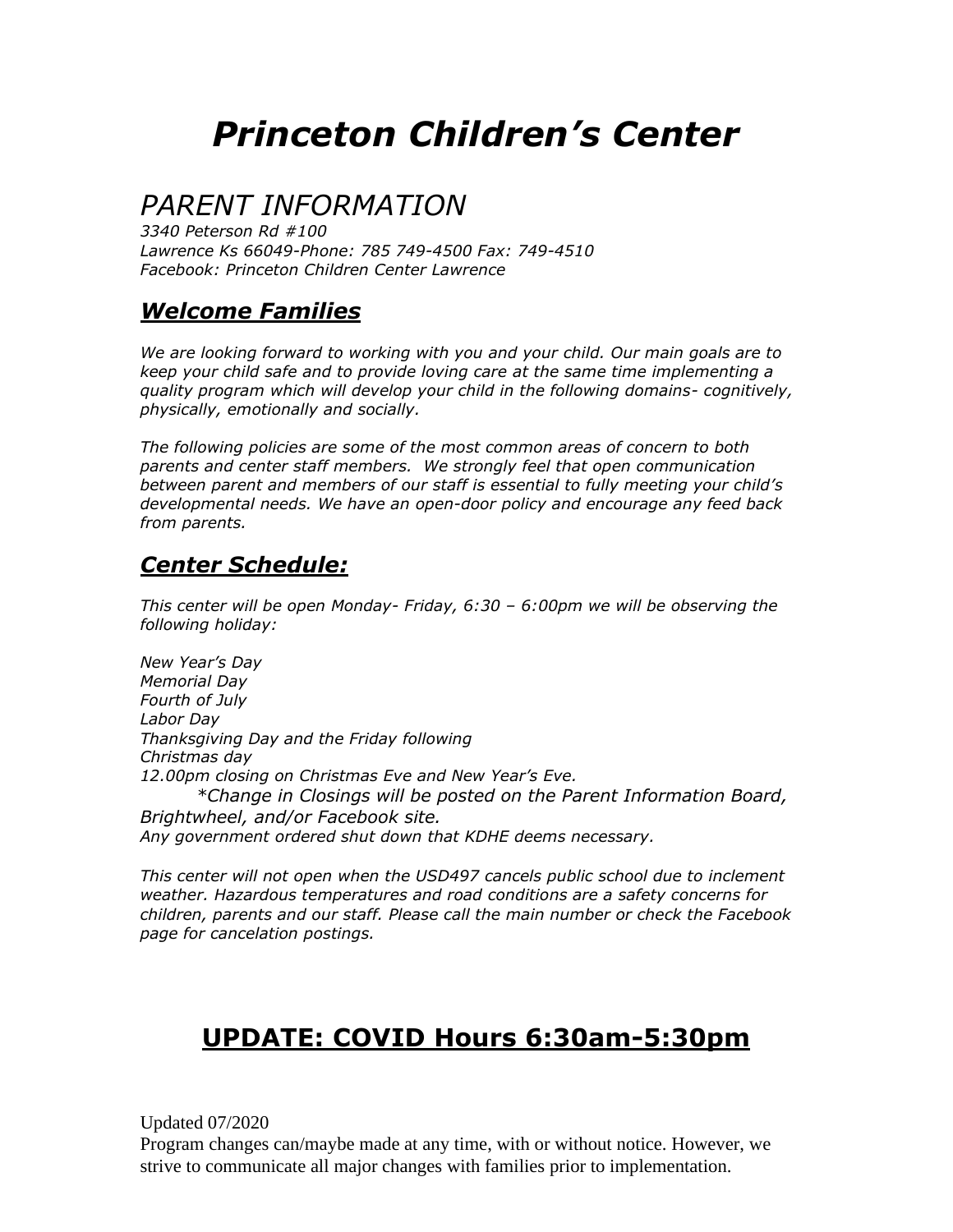## *Family Partnership:*

**Princeton Children Center strives to encourage families to be involved with their child/s development and learning. Through our Family Partnership Activities, we hope family members share their unique knowledge and skills through volunteering and actively engaging in events and activities in the community at school and home. Teachers will seek out information about children/s lives, families, and culture and integrate this information into their curriculum and instructional practices. Our goals are to implement and facilitate parent involvement and recognize the diverse needs and expectations for all families and teachers; understanding that what may work for one child may not work for another.** 

**Please take the time to complete the "Get to know my Child" handouts. We also offer daily, weekly and monthly activities for all ages of our program. Monthly Calendars for 2-Kindergarten aged children are located in the Parent Information Area and Home Activity Folders are available to check out for Infants- Age 2.** 

**Please take a moment to look over the "Family Partnership Year at a Glance" so to not miss out on Parent Meetings or Social Gatherings.** 

**Year at a Glance**

|            | <b>I cal at a Ulalite</b>                                |
|------------|----------------------------------------------------------|
| January:   | Celebrate Kansas Day                                     |
|            | <b>Cross Generational</b>                                |
|            | Field Trip to the Windsor of Lawrence                    |
| February:  | Dental Health Awareness                                  |
| March:     | <b>Parent Teacher Conferences</b>                        |
|            | Dr. Seuss Celebration "Read-Aloud"                       |
| April:     | Week of the Young Child                                  |
|            | Garden Work Day                                          |
| May:       | <b>Preschool Graduation</b>                              |
|            | Tea Party (Open to any adult Role Model in Child's Life) |
| June:      | Donut Day (Open to any adult Role Model in Child's Life) |
| July:      | Independence BBQ Celebration                             |
| August:    | <b>Back to School Bash</b>                               |
| September: | Open House Meet the Teacher Night                        |
|            | Fire Safety & Prevention Information                     |
| October:   | Fall Party's                                             |
|            | Pumpkin Patch                                            |
|            | Cross Generational Meet & Treats                         |
|            | Community Worker (Police Department)                     |
| November:  | Thanksgiving Luncheon                                    |
| December:  | Winter Program & Sing-A-Long                             |
|            | <b>Cross Generational</b>                                |
|            | Field Trip to the Windsor of Lawrence                    |

#### Updated 07/2020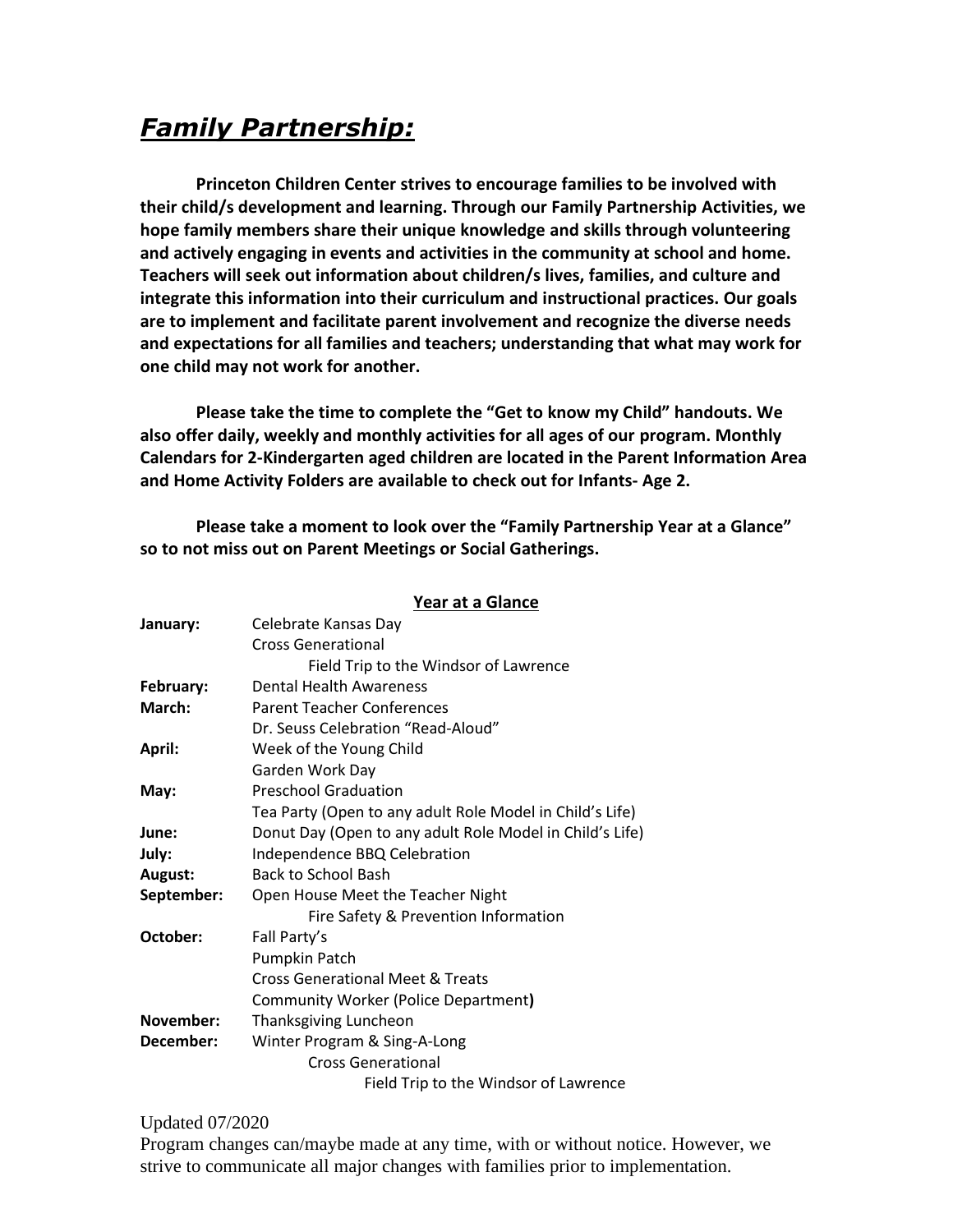# *Methods of Communication:*

*Daily communication with teachers is vital to support your child's health, growth, social and learning experiences. In addition to oral face to face communication we also utilize the Brightwheel© Program. Brightwheel © is an online private communication that allows teachers to update daily recordings and activities in the classroom. Real time updates on your child are delivered to your mobile device. Benefits include: daily updates, photos, staying connected, digital check ins/out, messaging and calendars. We also post on Facebook and Instagram.*

# *Signing Children In and Out:*

*Each day parents are requested to use the key pad or door card at front door to sign their child in and out. Information from the code is used for the center records and attendance. Parents will be issued an access code per family. Additionally, teachers check infants and toddlers into the Brightwheel © Program.*

*If you plan for someone else to pick up your child, for your child's protection, the Center must have this information from you in writing. During enrollment, parents are asked to provide a list of persons who have their approval to pick up their child. This authorizes the Center to release the child to persons listed, these people will be requested to show drivers license identification to the Teacher or Director before we may release the child.*

# *Absences:*

*All accounts are expected to pay for their scheduled enrollment dates*. *We require 2 weeks' notice for withdrawal of your child from the program.*

*Please call or message the center by 10:00am to inform us of any time that your child is going to be absent and when he or she is expected to return. Only "Full Time" enrolled accounts will be given a vacation discount of half off weekly tuition. This vacation discount can be utilized only twice (2x) a calendar year. Any additional absences will be charged the regular weekly fees.*

*Any parent that has not contacted the center of when their child is absent, for more than (3) three days, will be dropped from enrollment. This spot will be given to the next family on the enrollment list.* 

# *Tuition:*

*There is an annual enrollment fee of \$50 per child. Tuition is charged every Friday for the following weeks enrollment. Accounts must be current (tuition paid) in order for your child to attend. Late payment fees will apply to any accounts that are paid after Friday. Accounts that reflect (2) two weeks of non-payment, will result in the child being disenrolled. Children become sick in group care and will need to remain at home until not contagious. This missed time is non-refundable. Please complete a tuition payment form in the enrollment packet. Tuition rates sheet is attached.* 

Updated 07/2020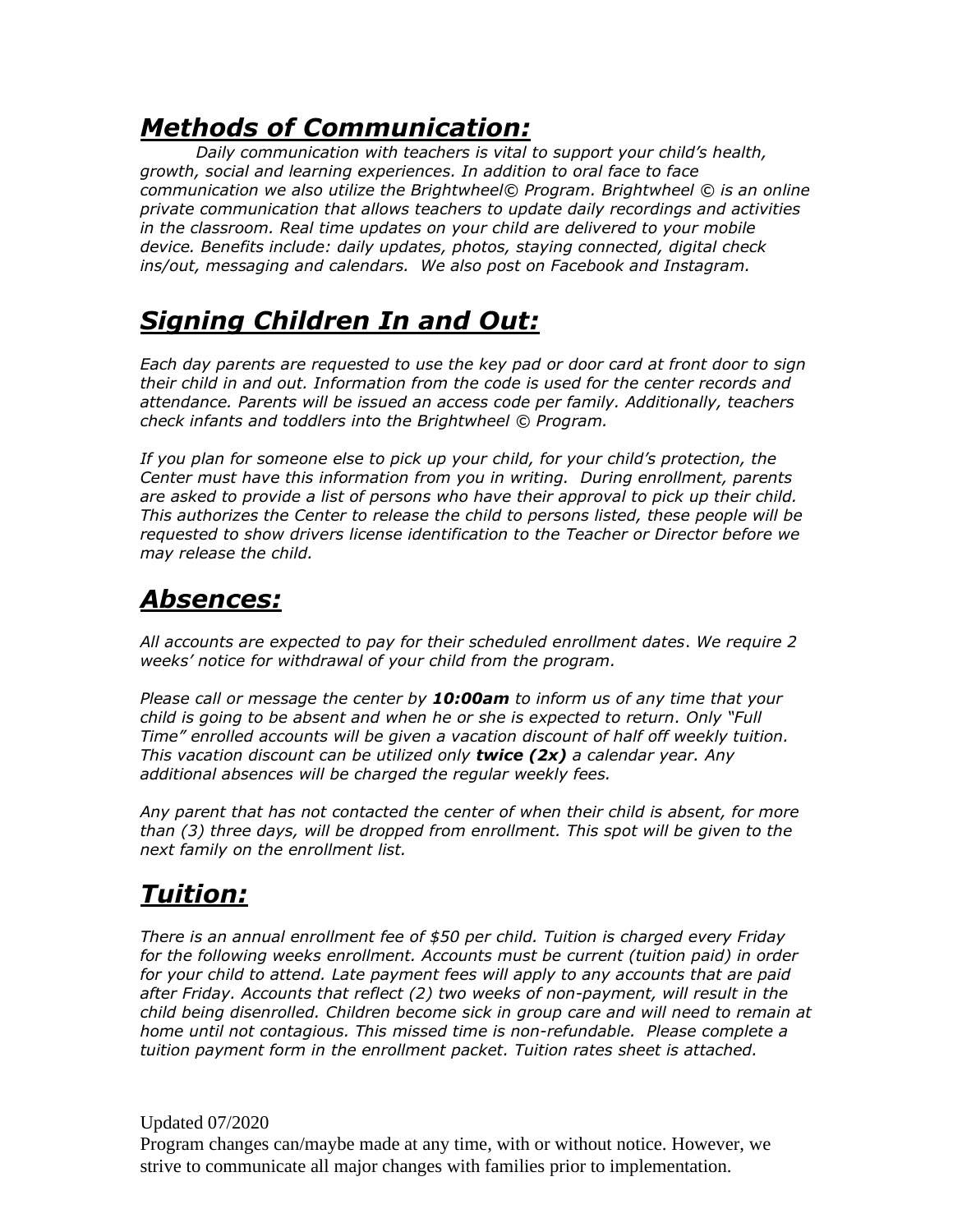# *Medical:*

*Prior to enrollment every child must have on file a copy of their Child Health Examination Form and Current Immunizations Records. Please notify us of any need to update information or additional immunizations.*

*If medication is required to be administered during the day a "Doctor Permission Form" to administer the medication along with a KDHE Medication Form (available in the classroom) must be completed and signed by the doctor and a parent. Forms and medication must be handed to a teacher and not left in the child's bag. Staff members are not permitted to give any medication without these forms completed.*

*Medical forms are also required for sunscreen, hand lotion; diaper ointment and lip balm and these also must be handed to a staff member.*

*Please inform teachers and management of any allergies your child has been diagnosed with.*

# *Illnesses:*

*The Center strives to provide a healthy environment for all enrolled children, parents, staff and visitors. Children and staff (including Volunteers) must present a current medical report upon joining the center.*

*Due to staffing limitation, the Center is unable to care for a child who is ill or has a fever and is therefore unable to participate in the daily program.*

*When your child becomes ill while at the center, we will call you; if you cannot be reached your emergency contacts will be notified and asked to pick up your child. Please ensure that emergency contacts you choose are aware that they have been*  listed on your emergency contact list. Please be sure to notify us ASAP your phone *number changes, so that you are most efficiently reached. Children with contagious illnesses are to be picked up within a reasonable amount of time, to limit their exposure to the other children and staff.*

*When someone at the Center has a contagious disease, other than a cold, a notice will be posted to advice parents of the symptoms. Parents will be provided with the Kansas State Requirements for Childhood Illnesses and requirements for inclusion back to care.*

# **Policy Updated April 2020 to Include COVID 19 Illness and Symptoms**

Any infant/child presenting a fever greater than 100 degree (F) or any of the following signs or symptoms, will need to be excluded for 72 hours without fever reducing medications during this time. Child can return after fever and symptoms have ended.

### **COVID Symptoms:**

o Fever 100 degrees or higher Sudden loss of smell or taste

o Cough Shortness of breath

 $\circ$  Other signs of illness (headache, sore throat, general aches/pains, fatigue/ weakness/extreme exhaustion)

### Updated 07/2020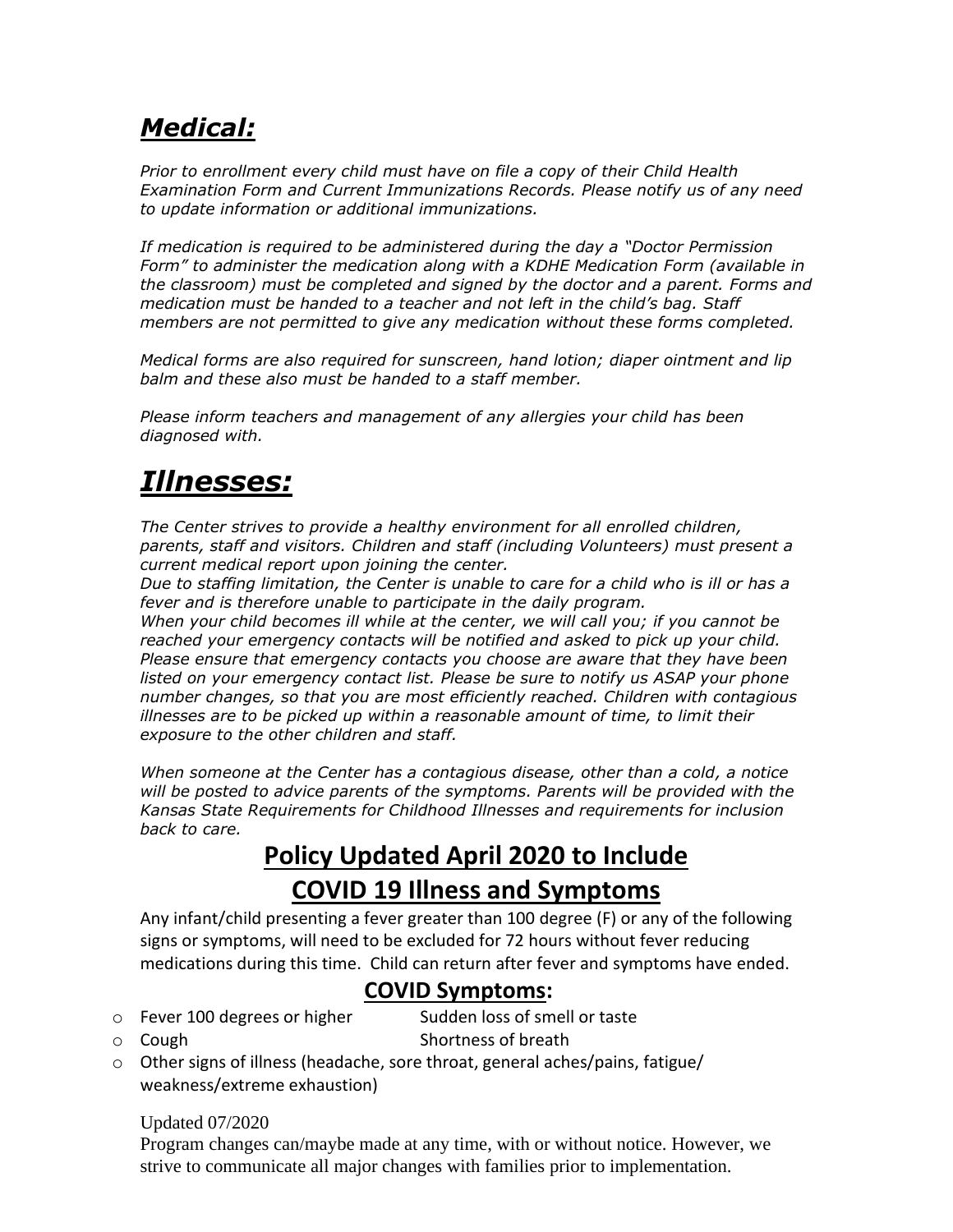**Prevention:** To assist with limiting possible exposure of illness during an outbreak or under local or state guidelines, we will switch from our typical drop off/pick up procedures to DROP OFF in the LOBBY AREA only. A teacher will screen your child and escort him/her back to their classroom. During PICK UP times you can either call, message bright wheel, or display a sign in your vehicle window indicating your "Family Name". A teacher will escort your child out of the building.

### **DO NOT LEAVE YOUR CHILD UNATTENDED**.

All staff, parents, visitors and children aged 5 years or older, are required by KDHE to wear face masks while in the center. Handwashing on arrival into classrooms is required. Hours of operation will change with additional cleaning and disinfecting steps added. Products used will be approved by the CDC and KDHE. Finally, separating all kids' personal items from home (by storing them in separate bags) will assist with limiting possible exposure.

#### **Awareness:**

If your infant/child becomes exposed by someone with a positive COVID result, your child will need to quarantine for the 14 days/2weeks and can only return without a fever or symptoms. If your child becomes COVID positive, he/she will need to be quarantined for at least 14days/2weeks, fever free, symptom free **and** have a negative COVID test result, before returning to group care.

Parents must alert Princeton Children Center when your infant/child has become exposed or tested positive for COVID 19. If a child tests positive we will post a notice to parents making them aware of a confirmed case of COVID 19. This is the same policy for any contagious disease reported.

### *Methods of Discipline:*

*Personal transformation is vital for embedding resilience in our families, schools, communities, nation and the world. May we each be willing to embrace change in order to strengthen education, sustain our planet and secure a bright future for all children!*

*-Becky Bailey*

*The purpose of all discipline at this Center is to help children develop self-control and to become responsible for their own behavior. We are committed to helping children become part of their group by learning to express feelings appropriately, to consider others and work out conflicts and differences.*

*Staff observes all children and documents any problem behavior to help assess any patterns or factors, staff will communicate concerns to parents and action will be taken to rectify.*

*Should a child exhibit disruptive and unsafe behavior on a continual basis that is not resolved through appropriate behavior management strategies, staff will discuss the situations with the Director and parents to develop a plan of action.*

#### Updated 07/2020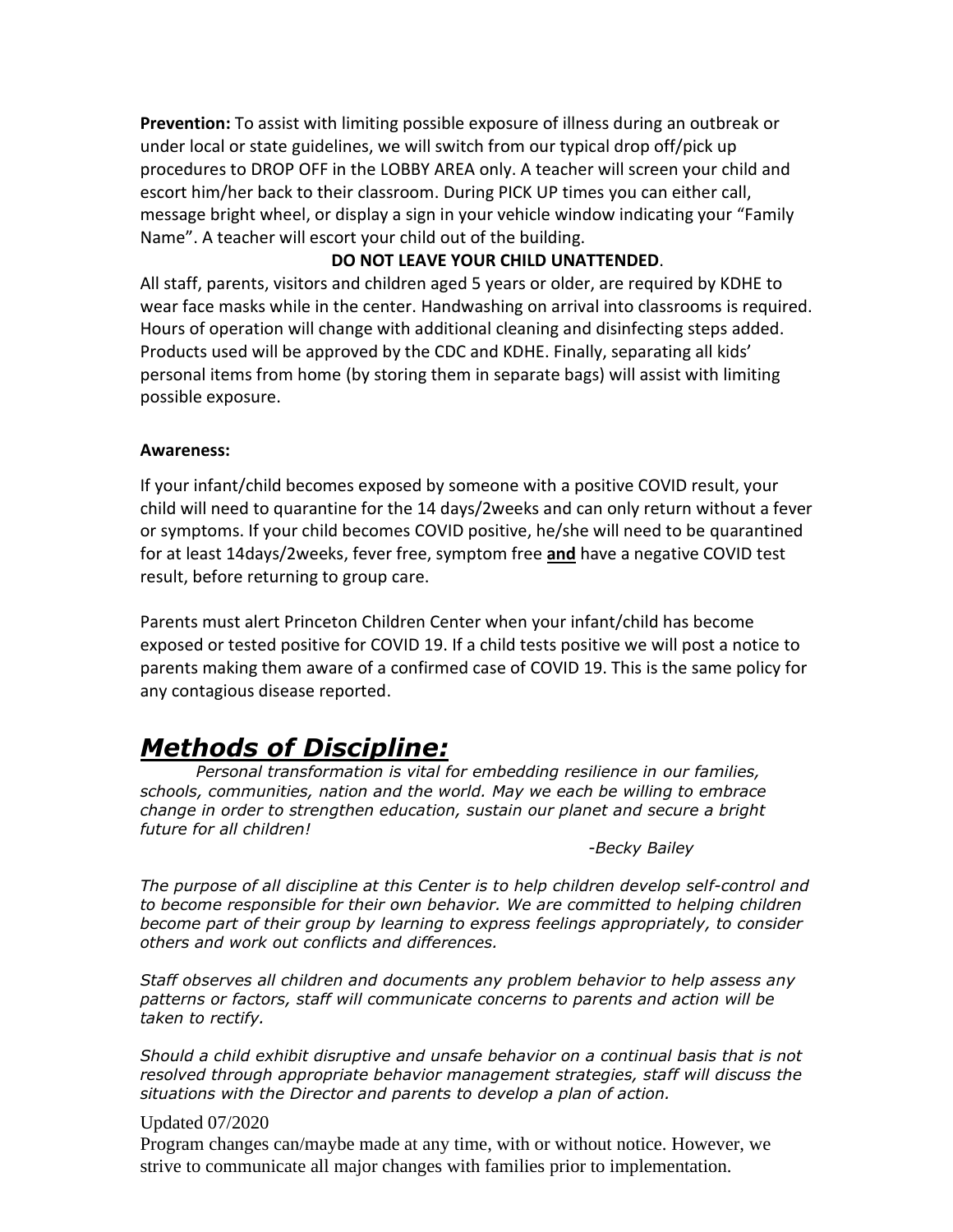*If staff feel additional assistance is needed, they may, with parental permission, consult community resource persons and/or refer for evaluation.*

*All reasonable attempts will be made to work with a child and family to resolve the behavior problem. If the child's placement in the classroom compromises the health, safety and/or well being of other children or staff members, enrollment will be terminated. In this case parents will be given two weeks notice of withdrawal except where such notice is not reasonable because of safety concerns.*

*The following actions are strictly prohibited a Princeton Children's Center*

*\* Corporal punishment, hitting, spanking, swatting, shaking, pinching intended to induce physical pain or fear.*

- *\* Threatened or actual withdrawal of food, rest or use of bathroom.*
- *\* Abusive or profane language.*
- *\* Any form of humiliation including threats of physical punishment.*
- *\* Any form of emotional abuse, including shaming, rejecting, isolating a child.*

### *Clothing:*

*Children's clothing needs to be clearly marked with child's name. We urge you to consider washable and comfortable play clothes which the child can* 

*manage themselves, as much as possible. We also recommend sneakers or rubbersoled shoes for outside play, running and climbing. If you send expensive clothes on your child, you do so at your own risk. We cannot assume responsibility for lost, stolen or damaged clothing. Because your child will spend a part of each day outdoors, they also need to be dressed according to weather conditions, coats, gloves, and stocking caps. All children are expected to have 2-3 changes of clothes at all times.* 

## *Rest Time:*

*There will be a quiet time each day after lunch for all children (except Kindergartenschool aged). Depending on the age of the child, they are expected to rest quietly on mats or to engage in quiet activities, allowing those who need to sleep the opportunity to do so.*

*One sheet and cover will need to be provided by parent to use on their mat at rest time. The bedding will be sent home weekly for washing. A soft sleeping toy may be sent for sleep time only.*

• *No blankets or toys are allowed in cribs!*

### *Toys from Home:*

*We recommend that you do not allow your child to bring toys in which they may not wish to share with other children. Staff cannot assume the responsibility for loss or damage to any personal possessions, children bring to the Center.*

*Your child's classroom teacher will inform you of your child's home toy day.*

#### Updated 07/2020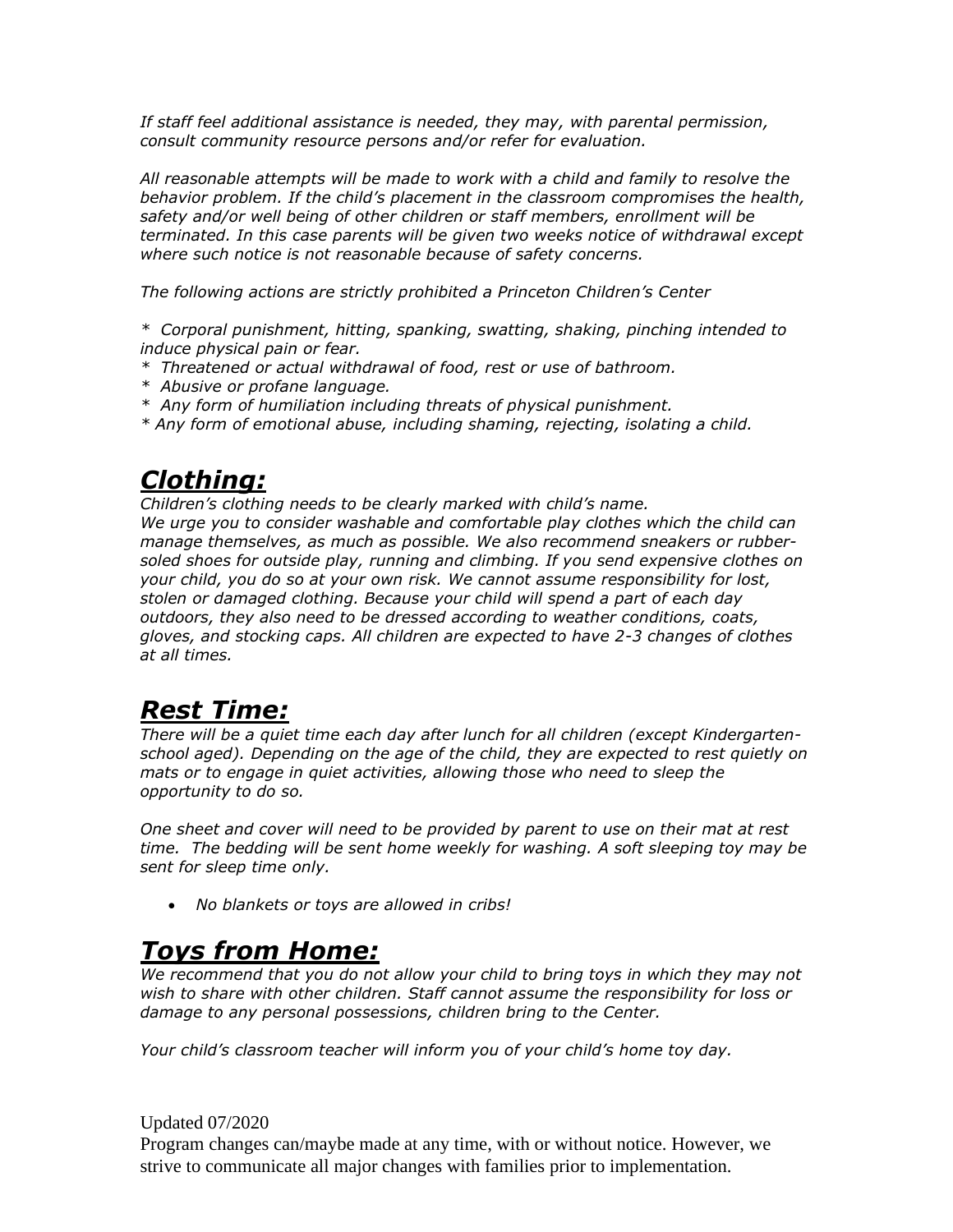# *Curriculum & Activities:*

*Princeton Children Center implements the "Active Learning Series for Infants through Preschool" along with the ASQ3 module which is implemented by the Kansas Quality Improvement Program. In addition, we include the Handwriting without Tears, Animated Literacy and Root for Food curriculums for our Preschool through School Aged classrooms. We are happy to announce the implementation of the "Step it Up" program for our Infants and Toddlers.* 

*Excitedly, we are a Community Supported Agriculture (CSA) drop off site for Pendleton's Country Market and Farm, and members of Families, Farmers and Educators.*

*Our center maintains a "Community Garden" space during the spring and summer season, so that children have the opportunity to learn where food comes from and how to grow it themselves. This offers the children the opportunity to use the food they grow in their meals, at school and home.* 

# *Community Resources & Sponsorships:*

- *USD497*
- *Tiny K*
- *Success by Six*
- *Positive Bright Start*
- *Department of Family Service*
- *Healthy Sprouts*
- *Stretch N' Grow, Sacha Dick*
- *Sue Evans Piano Teacher*
- *Pendleton's Country Market*

*I have been given a copy the PCC Handbook and have taken the time to read it thoroughly. If there are any questions or concerns regarding the contents; I knowingly understand how I can ask management for further explanation.* 

\_\_\_\_\_\_\_\_\_\_\_\_\_\_\_\_\_\_\_\_\_\_\_\_\_\_\_\_\_\_\_\_\_\_\_\_\_\_\_\_\_\_\_\_\_\_\_\_\_\_\_\_\_\_\_\_

Parent/Guardian Signature Date